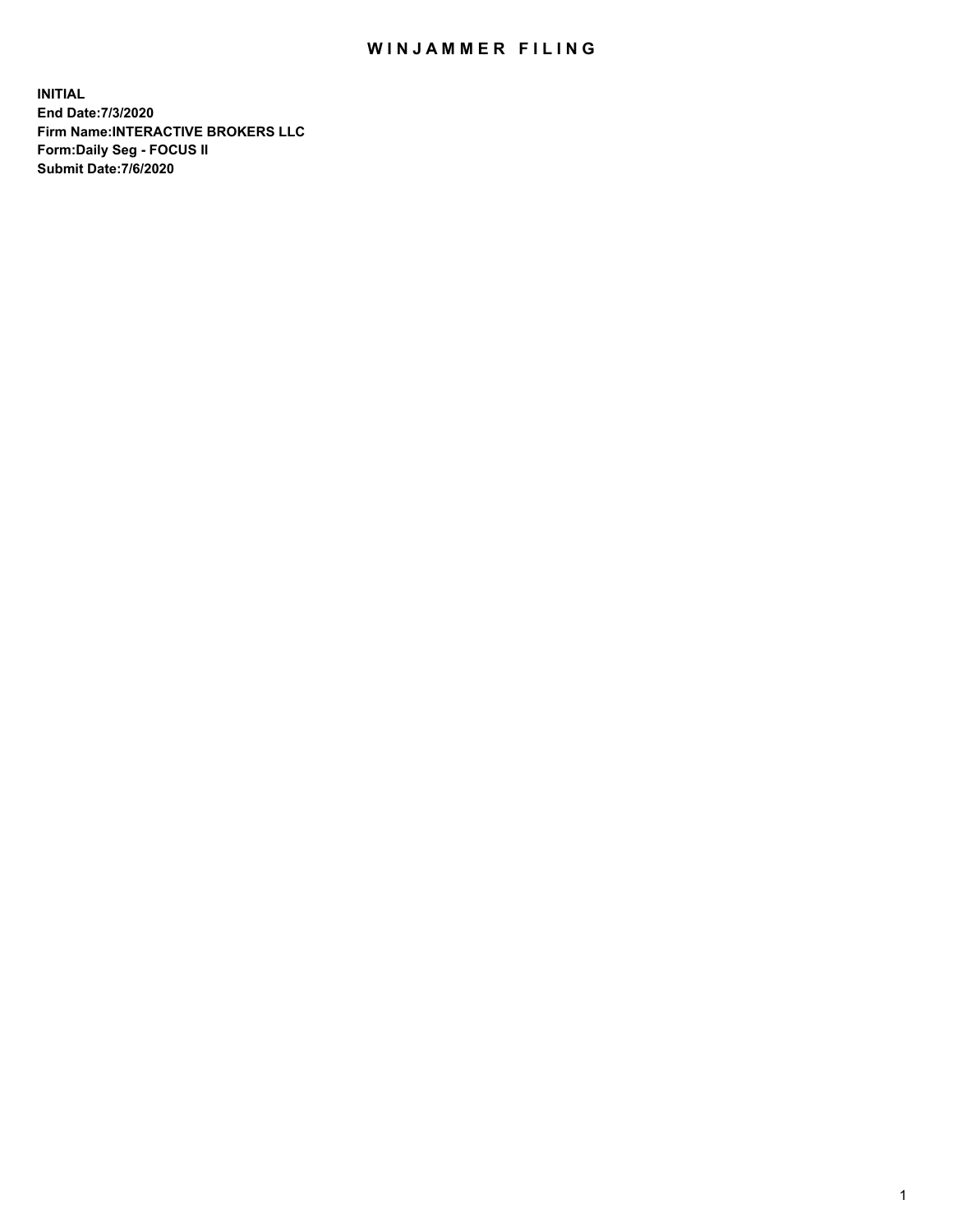**INITIAL End Date:7/3/2020 Firm Name:INTERACTIVE BROKERS LLC Form:Daily Seg - FOCUS II Submit Date:7/6/2020 Daily Segregation - Cover Page**

| Name of Company                                                                                                                                                                                                                                                                                                                | <b>INTERACTIVE BROKERS LLC</b>                                                                  |
|--------------------------------------------------------------------------------------------------------------------------------------------------------------------------------------------------------------------------------------------------------------------------------------------------------------------------------|-------------------------------------------------------------------------------------------------|
| <b>Contact Name</b>                                                                                                                                                                                                                                                                                                            | <b>James Menicucci</b>                                                                          |
| <b>Contact Phone Number</b>                                                                                                                                                                                                                                                                                                    | 203-618-8085                                                                                    |
| <b>Contact Email Address</b>                                                                                                                                                                                                                                                                                                   | jmenicucci@interactivebrokers.c<br>om                                                           |
| FCM's Customer Segregated Funds Residual Interest Target (choose one):<br>a. Minimum dollar amount: ; or<br>b. Minimum percentage of customer segregated funds required:% ; or<br>c. Dollar amount range between: and; or<br>d. Percentage range of customer segregated funds required between:% and%.                         | $\overline{\mathbf{0}}$<br>$\overline{\mathbf{0}}$<br>155,000,000 245,000,000<br>0 <sub>0</sub> |
| FCM's Customer Secured Amount Funds Residual Interest Target (choose one):<br>a. Minimum dollar amount: ; or<br>b. Minimum percentage of customer secured funds required:%; or<br>c. Dollar amount range between: and; or<br>d. Percentage range of customer secured funds required between:% and%.                            | $\overline{\mathbf{0}}$<br>$\mathbf 0$<br>80,000,000 120,000,000<br>0 <sub>0</sub>              |
| FCM's Cleared Swaps Customer Collateral Residual Interest Target (choose one):<br>a. Minimum dollar amount: ; or<br>b. Minimum percentage of cleared swaps customer collateral required:% ; or<br>c. Dollar amount range between: and; or<br>d. Percentage range of cleared swaps customer collateral required between:% and%. | $\overline{\mathbf{0}}$<br>$\underline{\mathbf{0}}$<br>0 <sub>0</sub><br>0 <sub>0</sub>         |

Attach supporting documents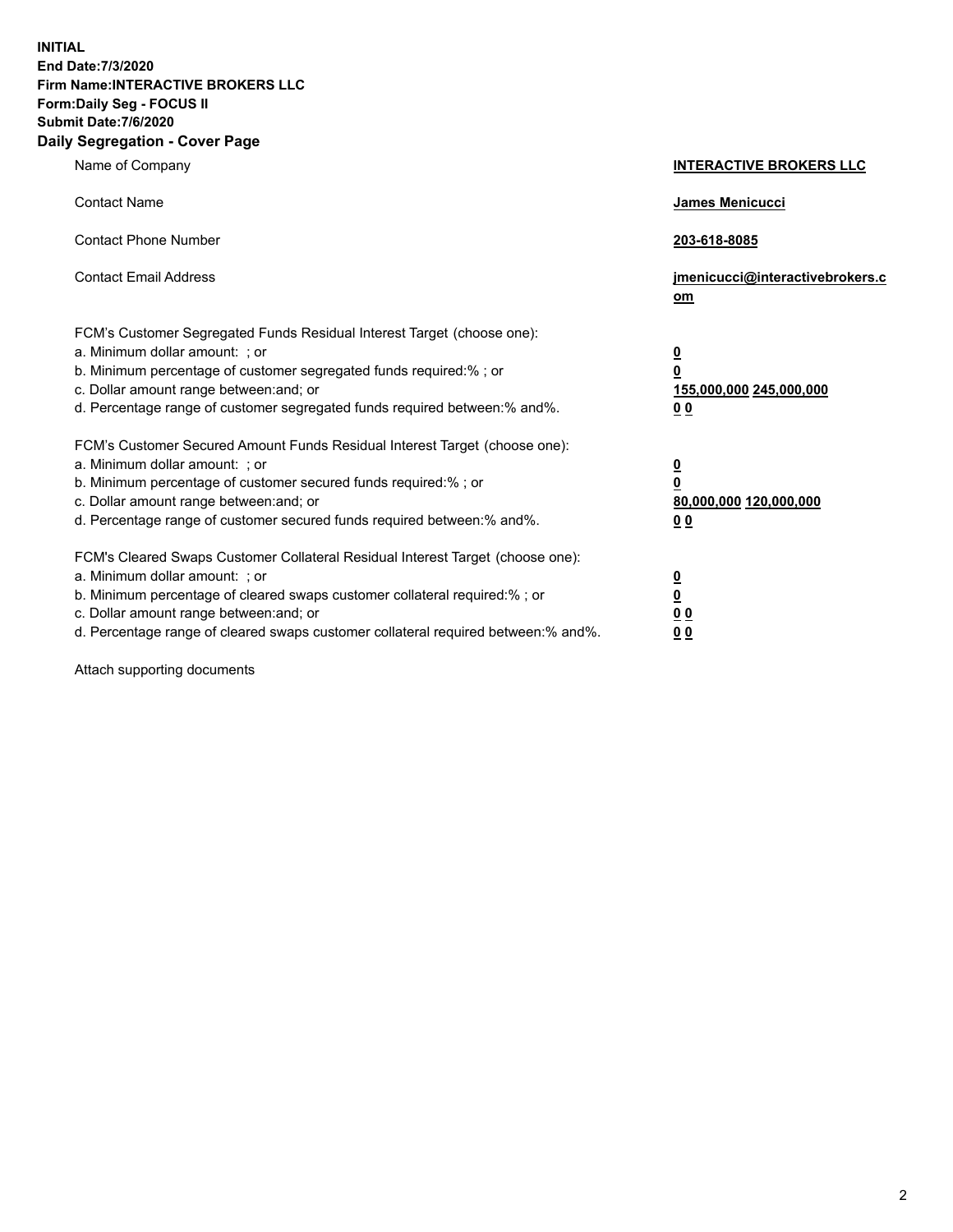**INITIAL End Date:7/3/2020 Firm Name:INTERACTIVE BROKERS LLC Form:Daily Seg - FOCUS II Submit Date:7/6/2020 Daily Segregation - Secured Amounts**

|     | Daily Segregation - Secured Amounts                                                         |                                      |
|-----|---------------------------------------------------------------------------------------------|--------------------------------------|
|     | Foreign Futures and Foreign Options Secured Amounts                                         |                                      |
|     | Amount required to be set aside pursuant to law, rule or regulation of a foreign            | $0$ [7305]                           |
|     | government or a rule of a self-regulatory organization authorized thereunder                |                                      |
| 1.  | Net ledger balance - Foreign Futures and Foreign Option Trading - All Customers             |                                      |
|     | A. Cash                                                                                     | 575,402,602 [7315]                   |
|     | B. Securities (at market)                                                                   | $0$ [7317]                           |
| 2.  | Net unrealized profit (loss) in open futures contracts traded on a foreign board of trade   | -3,668,991 [7325]                    |
| 3.  | Exchange traded options                                                                     |                                      |
|     | a. Market value of open option contracts purchased on a foreign board of trade              | 3,489,540 [7335]                     |
|     | b. Market value of open contracts granted (sold) on a foreign board of trade                | -1,768,261 [7337]                    |
| 4.  | Net equity (deficit) (add lines 1. 2. and 3.)                                               | 573,454,890 [7345]                   |
| 5.  | Account liquidating to a deficit and account with a debit balances - gross amount           | 5,862 [7351]                         |
|     | Less: amount offset by customer owned securities                                            | 0 [7352] 5,862 [7354]                |
| 6.  | Amount required to be set aside as the secured amount - Net Liquidating Equity              | 573,460,752 [7355]                   |
|     | Method (add lines 4 and 5)                                                                  |                                      |
| 7.  | Greater of amount required to be set aside pursuant to foreign jurisdiction (above) or line | 573,460,752 [7360]                   |
|     | 6.                                                                                          |                                      |
|     | FUNDS DEPOSITED IN SEPARATE REGULATION 30.7 ACCOUNTS                                        |                                      |
| 1.  | Cash in banks                                                                               |                                      |
|     | A. Banks located in the United States                                                       | 75,834,691 [7500]                    |
|     | B. Other banks qualified under Regulation 30.7                                              | 0 [7520] 75,834,691 [7530]           |
| 2.  | <b>Securities</b>                                                                           |                                      |
|     | A. In safekeeping with banks located in the United States                                   | 479,898,600 [7540]                   |
|     | B. In safekeeping with other banks qualified under Regulation 30.7                          | 0 [7560] 479,898,600 [7570]          |
| 3.  | Equities with registered futures commission merchants                                       |                                      |
|     | A. Cash                                                                                     | $0$ [7580]                           |
|     | <b>B.</b> Securities                                                                        | $0$ [7590]                           |
|     | C. Unrealized gain (loss) on open futures contracts                                         | $0$ [7600]                           |
|     | D. Value of long option contracts                                                           | $0$ [7610]                           |
|     | E. Value of short option contracts                                                          | 0 [7615] 0 [7620]                    |
| 4.  | Amounts held by clearing organizations of foreign boards of trade                           |                                      |
|     | A. Cash                                                                                     | $0$ [7640]                           |
|     | <b>B.</b> Securities                                                                        | $0$ [7650]                           |
|     | C. Amount due to (from) clearing organization - daily variation                             | $0$ [7660]                           |
|     | D. Value of long option contracts                                                           | $0$ [7670]                           |
|     | E. Value of short option contracts                                                          | 0 [7675] 0 [7680]                    |
| 5   | Amounts held by members of foreign boards of trade                                          |                                      |
|     | A. Cash                                                                                     | 134,624,730 [7700]                   |
|     | <b>B.</b> Securities                                                                        | $0$ [7710]                           |
|     | C. Unrealized gain (loss) on open futures contracts                                         | 717,758 [7720]                       |
|     | D. Value of long option contracts                                                           | 3,489,540 [7730]                     |
|     | E. Value of short option contracts                                                          | <u>-1,768,261</u> [7735] 137,063,767 |
|     |                                                                                             |                                      |
| 6.  | Amounts with other depositories designated by a foreign board of trade                      | $[7740]$<br>$0$ [7760]               |
| 7.  | Segregated funds on hand                                                                    |                                      |
| 8.  | Total funds in separate section 30.7 accounts                                               | $0$ [7765]<br>692,797,058 [7770]     |
| 9.  | Excess (deficiency) Set Aside for Secured Amount (subtract line 7 Secured Statement         | 119,336,306 [7380]                   |
|     | Page 1 from Line 8)                                                                         |                                      |
| 10. | Management Target Amount for Excess funds in separate section 30.7 accounts                 | 80,000,000 [7780]                    |
| 11. | Excess (deficiency) funds in separate 30.7 accounts over (under) Management Target          | 39,336,306 [7785]                    |
|     |                                                                                             |                                      |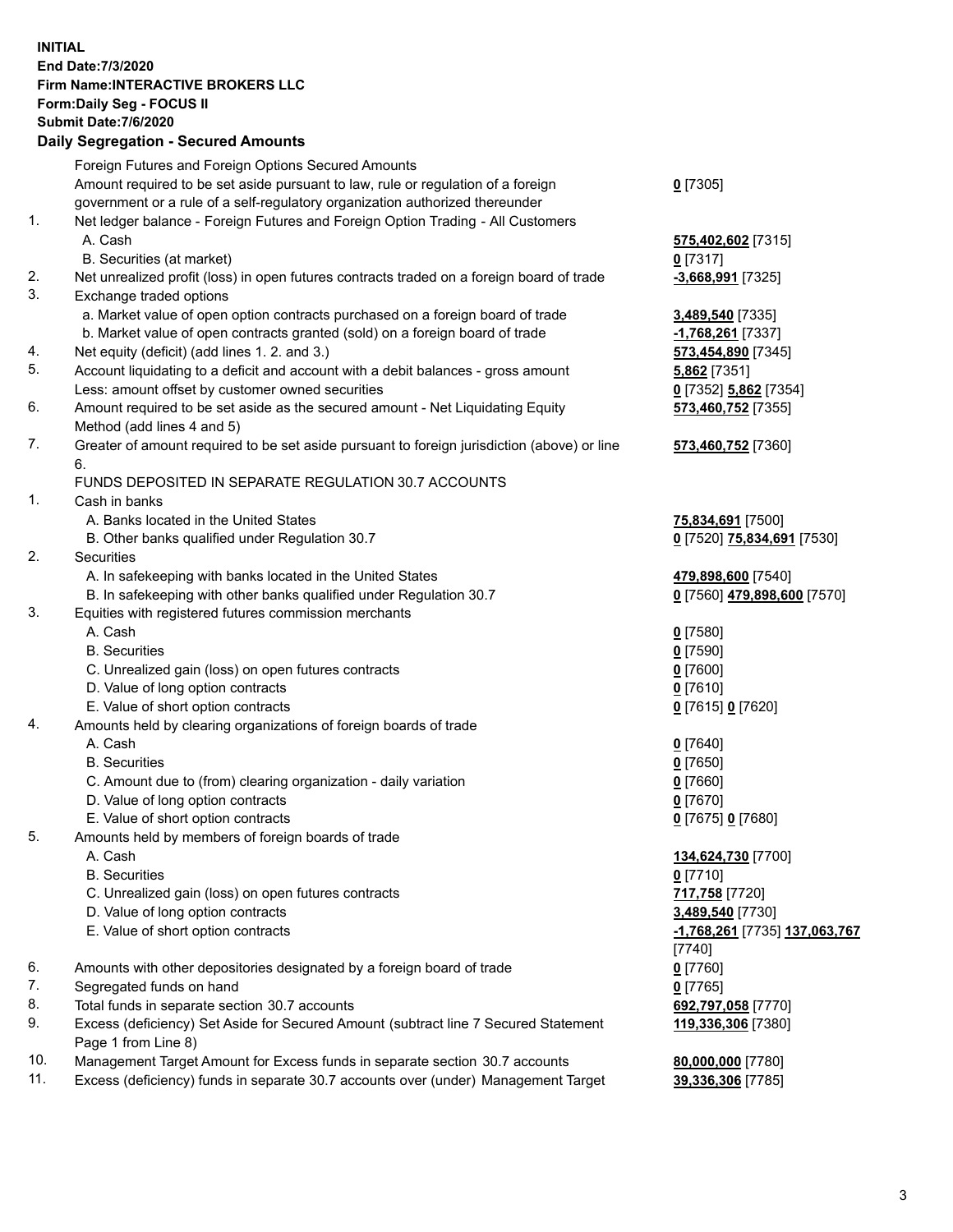**INITIAL End Date:7/3/2020 Firm Name:INTERACTIVE BROKERS LLC Form:Daily Seg - FOCUS II Submit Date:7/6/2020 Daily Segregation - Segregation Statement** SEGREGATION REQUIREMENTS(Section 4d(2) of the CEAct) 1. Net ledger balance A. Cash **5,282,301,470** [7010] B. Securities (at market) **0** [7020] 2. Net unrealized profit (loss) in open futures contracts traded on a contract market **40,752,065** [7030] 3. Exchange traded options A. Add market value of open option contracts purchased on a contract market **245,487,960** [7032] B. Deduct market value of open option contracts granted (sold) on a contract market **-199,498,585** [7033] 4. Net equity (deficit) (add lines 1, 2 and 3) **5,369,042,910** [7040] 5. Accounts liquidating to a deficit and accounts with debit balances - gross amount **6,659,519** [7045] Less: amount offset by customer securities **0** [7047] **6,659,519** [7050] 6. Amount required to be segregated (add lines 4 and 5) **5,375,702,429** [7060] FUNDS IN SEGREGATED ACCOUNTS 7. Deposited in segregated funds bank accounts A. Cash **1,088,275,497** [7070] B. Securities representing investments of customers' funds (at market) **2,605,691,900** [7080] C. Securities held for particular customers or option customers in lieu of cash (at market) **0** [7090] 8. Margins on deposit with derivatives clearing organizations of contract markets A. Cash **11,624,735** [7100] B. Securities representing investments of customers' funds (at market) **1,885,990,937** [7110] C. Securities held for particular customers or option customers in lieu of cash (at market) **0** [7120] 9. Net settlement from (to) derivatives clearing organizations of contract markets **1,385,834** [7130] 10. Exchange traded options A. Value of open long option contracts **245,344,837** [7132] B. Value of open short option contracts **-199,456,048** [7133] 11. Net equities with other FCMs A. Net liquidating equity **0** [7140] B. Securities representing investments of customers' funds (at market) **0** [7160] C. Securities held for particular customers or option customers in lieu of cash (at market) **0** [7170] 12. Segregated funds on hand **0** [7150] 13. Total amount in segregation (add lines 7 through 12) **5,638,857,692** [7180] 14. Excess (deficiency) funds in segregation (subtract line 6 from line 13) **263,155,263** [7190] 15. Management Target Amount for Excess funds in segregation **155,000,000** [7194] 16. Excess (deficiency) funds in segregation over (under) Management Target Amount **108,155,263** [7198]

Excess